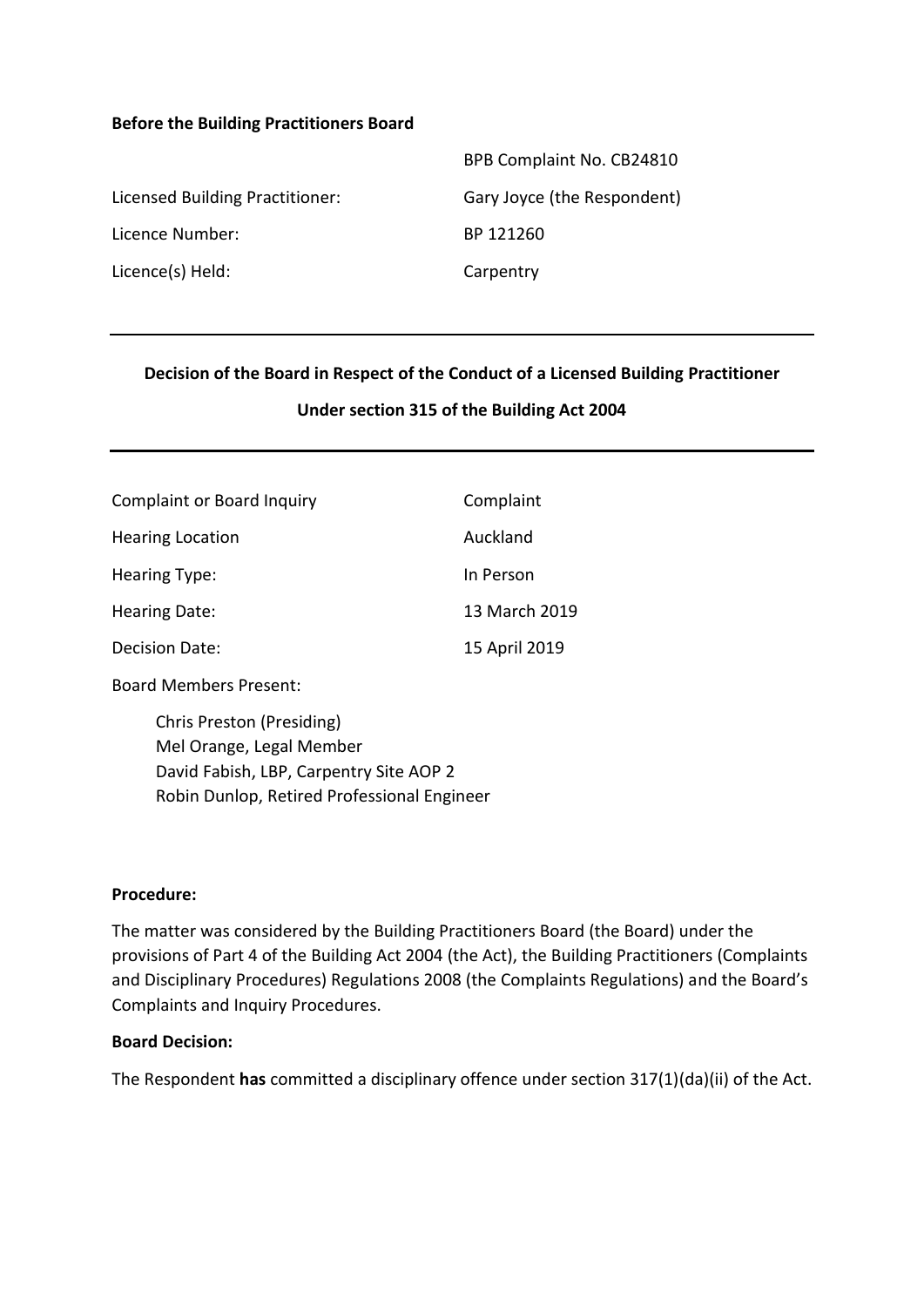## **Contents**

## <span id="page-1-0"></span>**Introduction**

[1] The hearing resulted from a complaint into the conduct of the Respondent and a Board resolution under regulation 10 of the Complaints Regulations<sup>1</sup> to hold a hearing in relation to building work at [Omitted]. The alleged disciplinary offence the Board resolved to investigate was that the Respondent failed, without good reason, in respect of a building consent that relates to restricted building work that he or she is to carry out (other than as an owner-builder) or supervise, or has carried out (other than as an owner-builder) or supervised, (as the case may be), to provide the persons specified in section 88(2) with a record of work, on completion of the restricted building work, in accordance with section 88(1) (s 317(1)(da)(ii) of the Act).

### <span id="page-1-1"></span>**Function of Disciplinary Action**

[2] The common understanding of the purpose of professional discipline is to uphold the integrity of the profession. The focus is not punishment, but the protection of the public, the maintenance of public confidence and the enforcement of high standards of propriety and professional conduct. Those purposes were recently reiterated by the Supreme Court of the United Kingdom in *R v Institute of Chartered Accountants in England and Wales*<sup>2</sup> and in New Zealand in *Dentice v Valuers Registration Board*<sup>3</sup>.

 $1$  The resolution was made following the Board's consideration of a report prepared by the Registrar in accordance with the Complaints Regulations.

<sup>&</sup>lt;sup>2</sup> R v Institute of Chartered Accountants in England and Wales [2011] UKSC 1, 19 January 2011.

<sup>3</sup> [1992] 1 NZLR 720 at p 724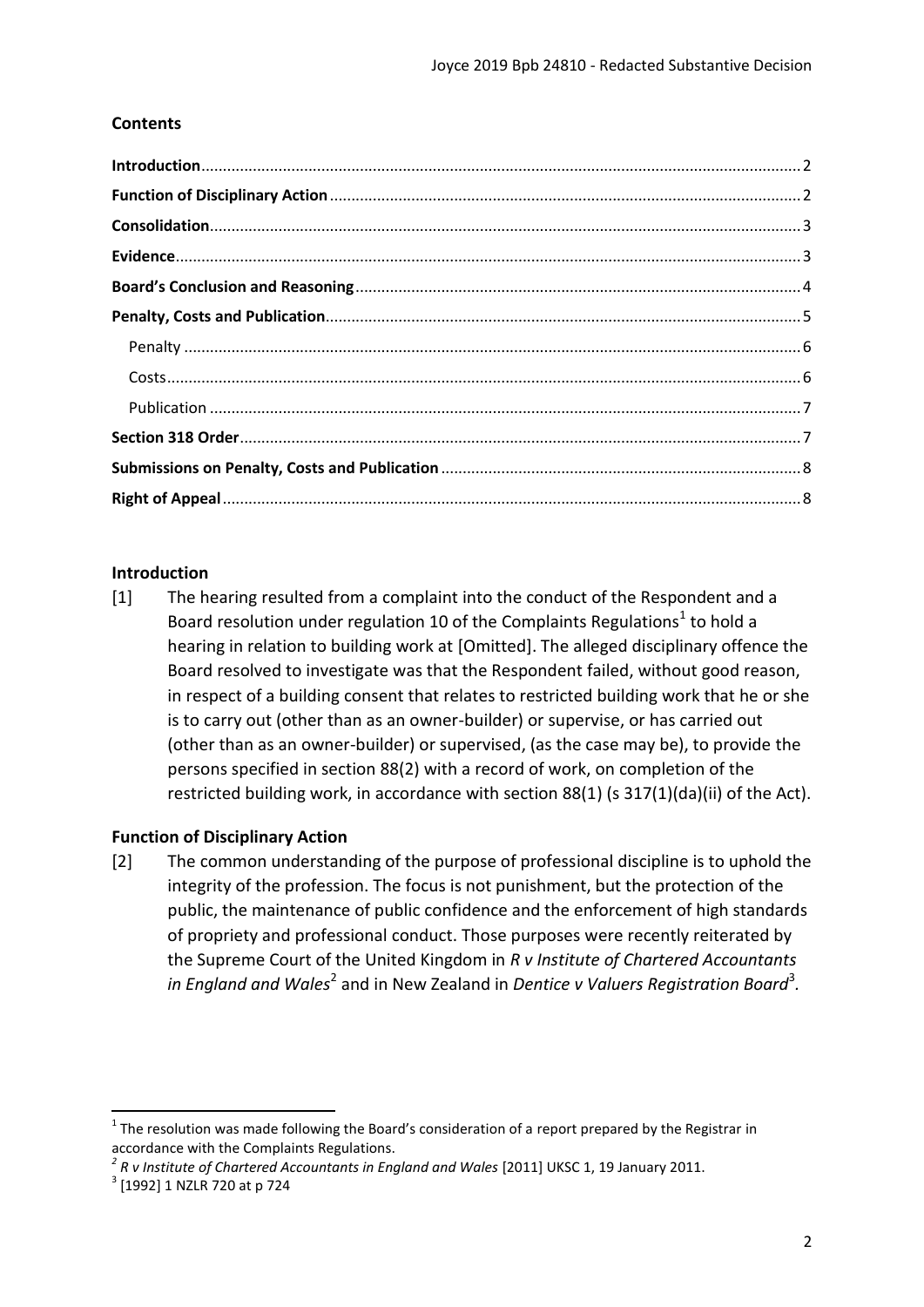[3] Disciplinary action under the Act is not designed to redress issues or disputes between a complainant and a respondent. In *McLanahan and Tan v The New Zealand Registered Architects Board<sup>4</sup>* Collins J. noted that:

> *"… the disciplinary process does not exist to appease those who are dissatisfied … . The disciplinary process … exists to ensure professional standards are maintained in order to protect clients, the profession and the broader community."*

[4] The Board can only inquire into "the conduct of a licensed building practitioner" with respect to the grounds for discipline set out in section 317 of the Act. It does not have any jurisdiction over contractual matters.

## <span id="page-2-0"></span>**Consolidation**

[5] The matter proceeded as a consolidated hearing with complaint number CB24697 with the consent of the two Respondents which was given at the hearing.

## <span id="page-2-1"></span>**Evidence**

- [6] The Board must be satisfied on the balance of probabilities that the disciplinary offences alleged have been committed*<sup>5</sup>* . Under section 322 of the Act the Board has relaxed rules of evidence which allow it to receive evidence that may not be admissible in a court of law.
- [7] The procedure the Board uses is inquisitorial, not adversarial. The Board examines the documentary evidence available to it prior to the hearing. The hearing is an opportunity for the Board, as the inquirer and decision maker, to call and question witnesses to further investigate aspects of the evidence and to take further evidence from key witnesses.
- [8] In addition to the documentary evidence before the Board heard evidence at the hearing from:

| Gary Joyce | Respondent                        |
|------------|-----------------------------------|
| [Omitted]  | Respondent in CB24697             |
| [Omitted]  | Summonsed witness                 |
| [Omitted]  | Witness for Respondent in CB24697 |

- [9] The Complainant was the main contractor. He did not appear at the hearing. He noted that records of work had not been provided due to a payment dispute related to workmanship issues.
- [10] The Respondent provided a written response to the complaint. In it he stated:

<sup>4</sup> [2016] HZHC 2276 at para 164

<sup>5</sup> *Z v Dental Complaints Assessment Committee* [2009] 1 NZLR 1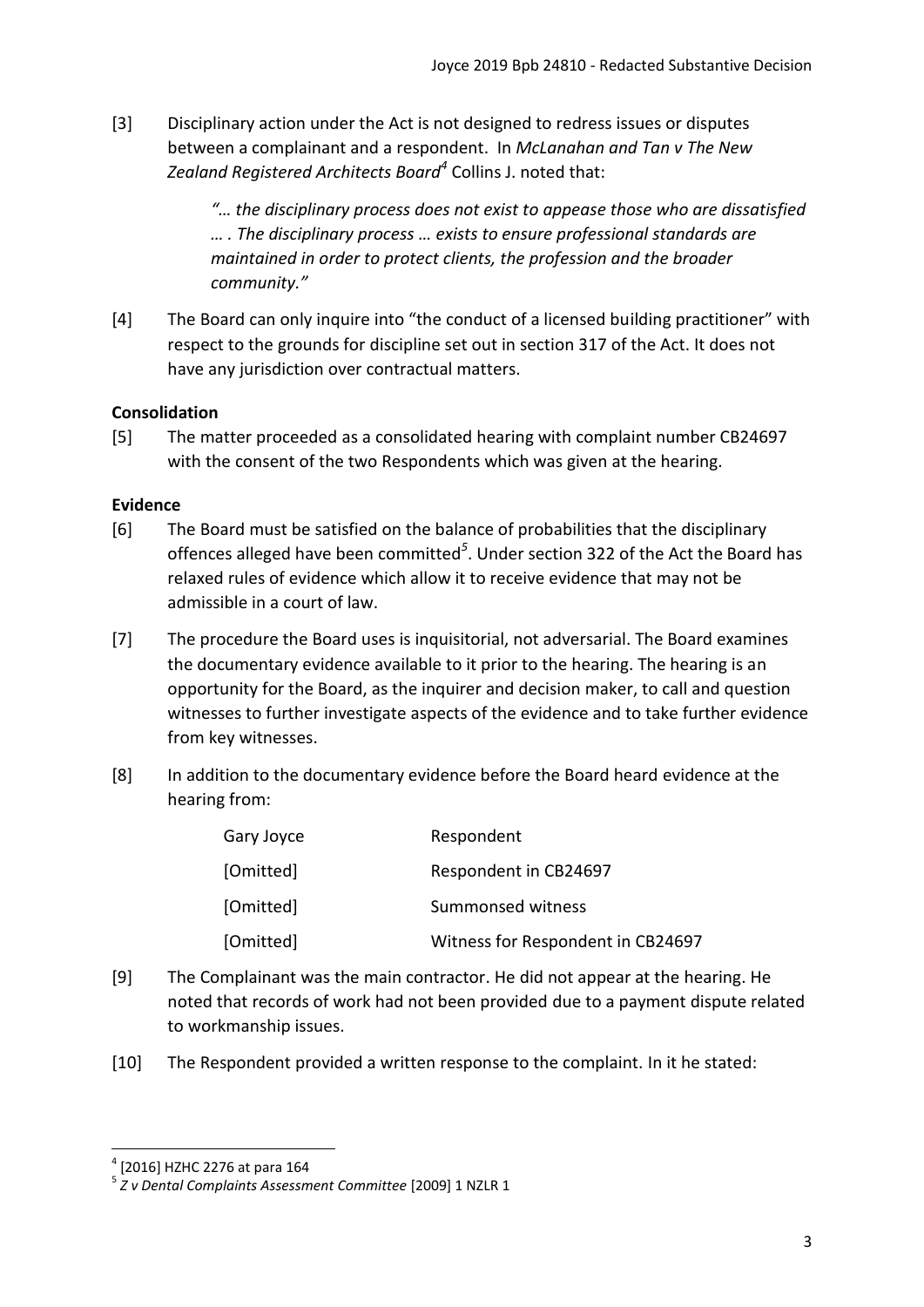*I* didn't take part in any construction work at this property nor did *I* supervise *the work done. I had a contract with* [Omitted]*, I contracted this work out to the knowledge of* [Omitted] *to another building company, [Omitted].* 

*[Omitted]under took the work under the supervisor of [Omitted].* 

*I did request payment of an outstanding invoice but this is not the reason a ROW was not supplied, I am also aware you cannot withhold a ROW due to none payment, I did not supply a ROW because I did not preform either of the two criteria that makes up a ROW, either Carried Out or Supervised the works.* 

*In good faith I have attached a ROW as now sent to [Omitted] but it has limited information due to the reasons above.* 

*If there is further information you require from myself please contact me on this email and I will endeavour to come back to you a more timely manner, again apologies for the delay.* 

- [11] The Respondent provided a record of work dated 8 December 2018 which recorded walls were supervised and that 90% of the work was already completed.
- [12] At the hearing the Respondent stated that he was engaged to complete the build. [Omitted] carried out the building work which came to an end on 28 July 2017. He was not licensed at the time but is now. His work included installing framing, trusses building wrap, battens and windows. He was an employee of the Respondent at the time and gave evidence that he was working under the Respondent's supervision.
- [13] The Respondent accepted that he was the supervisor and that the non-provision of the record of work as an administrative oversight.

# <span id="page-3-0"></span>**Board's Conclusion and Reasoning**

- [14] The Board has decided that the Respondent **has** failed, without good reason, in respect of a building consent that relates to restricted building work that he or she is to carry out (other than as an owner-builder) or supervise, or has carried out (other than as an owner-builder) or supervised, (as the case may be), to provide the persons specified in section 88(2) with a record of work, on completion of the restricted building work, in accordance with section 88(1) (s 317(1)(da)(ii) of the Act) and should be disciplined.
- [15] There is a statutory requirement under section 88(1) of the Building Act 2004 for a licensed building practitioner to provide a record of work to the owner and the territorial authority on completion of restricted building work<sup>6</sup>.
- [16] Failing to provide a record of work is a ground for discipline under section 317(1)(da)(ii) of the Act. In order to find that ground for discipline proven, the Board

 $^6$  Restricted Building Work is defined by the Building (Definition of Restricted Building Work) Order 2011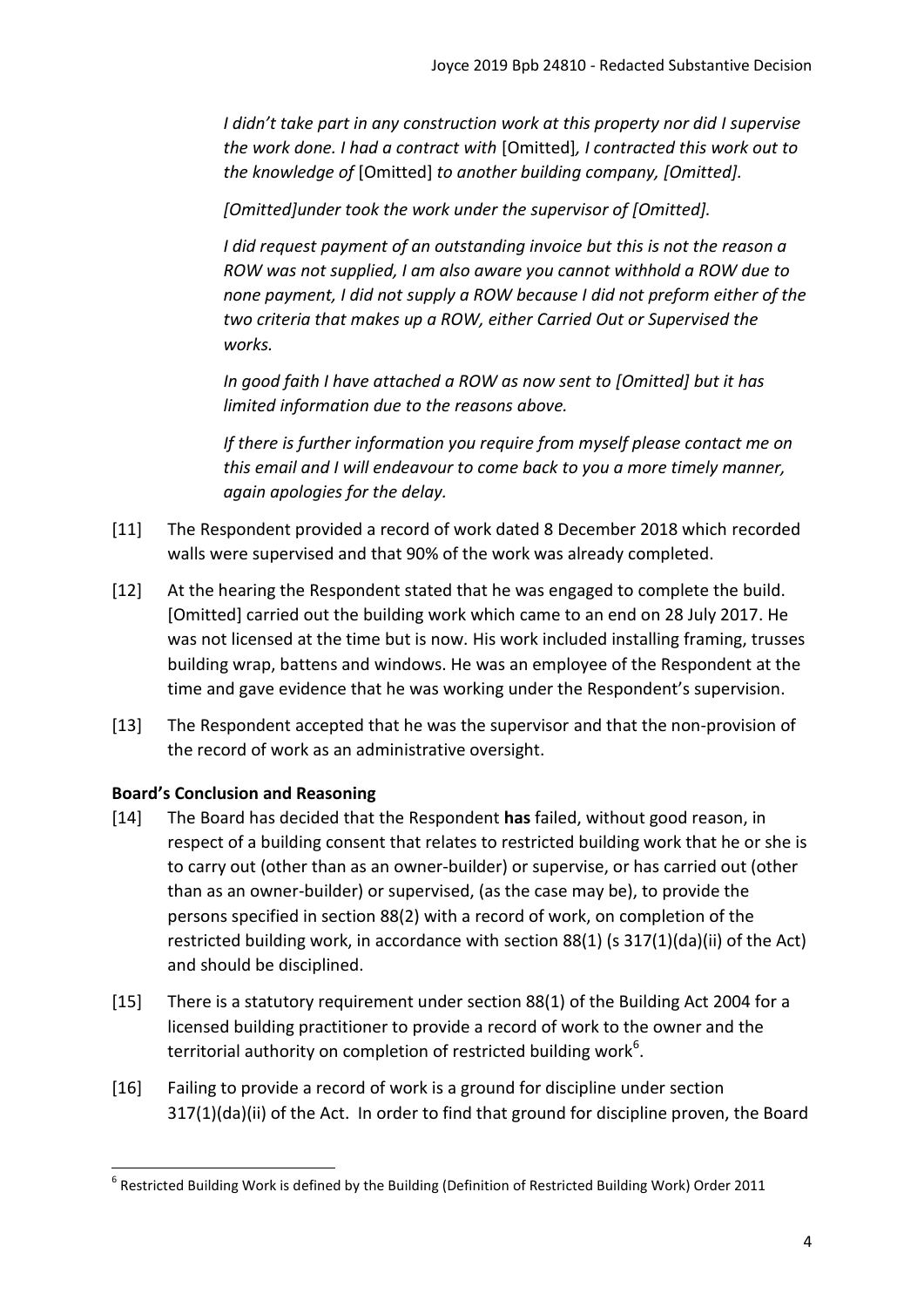need only consider whether the Respondent had "good reason" for not providing a record of work on "completion" of the restricted building work.

- [17] The Board discussed issues with regard to records of work in its decision C2-01170<sup>7</sup> and gave guidelines to the profession as to who must provide a record of work, what a record of work is for, when it is to be provided, the level of detail that must be provided, who a record of work must be provided to and what might constitute a good reason for not providing a record of work.
- [18] The starting point with a record of work is that it is a mandatory statutory requirement whenever restricted building work under a building consent is carried out or supervised by a licensed building practitioner (other than as an ownerbuilder). Each and every licensed building practitioner who carries out restricted building work must provide a record of work.
- [19] The statutory provisions do not stipulate a timeframe for the licenced person to provide a record of work. The provisions in section 88(1) simply states "on completion of the restricted building work …".
- [20] In most situations issues with the provision of a record of work do not arise. The work progresses and records of work are provided in a timely fashion. Completion occurred in late July 2017. A record of work was not provided until December 2018. The record of work did not cover all of the restricted building work supervised. On this basis the Board finds that the record of work was not provided on completion as required and the disciplinary offence has been committed.
- [21] Section 317(1)(da)(ii) of the Act provides for a defence of the licenced building practitioner having a "good reason" for failing to provide a record of work. If they can, on the balance of probabilities, prove to the Board that one exists then it is open to the Board to find that a disciplinary offence has not been committed. Each case will be decided by the Board on its own merits but the threshold for a good reason is high.
- [22] The Respondent has stated that the non-provision was an administrative oversight. Even if it was an administrative oversight is not a good reason. It may go to mitigation.

# <span id="page-4-0"></span>**Penalty, Costs and Publication**

- [23] Having found that one or more of the grounds in section 317 applies the Board must, under section 318 of the Act<sup>i</sup>, consider the appropriate disciplinary penalty, whether the Respondent should be ordered to pay any costs and whether the decision should be published.
- [24] The matter was dealt with at a hearing. Included was evidence relevant to penalty, costs and publication and the Board has decided to make indicative orders and give

**<sup>.</sup>** 7 *Licensed Building Practitioners Board Case Decision C2-01170* 15 December 2015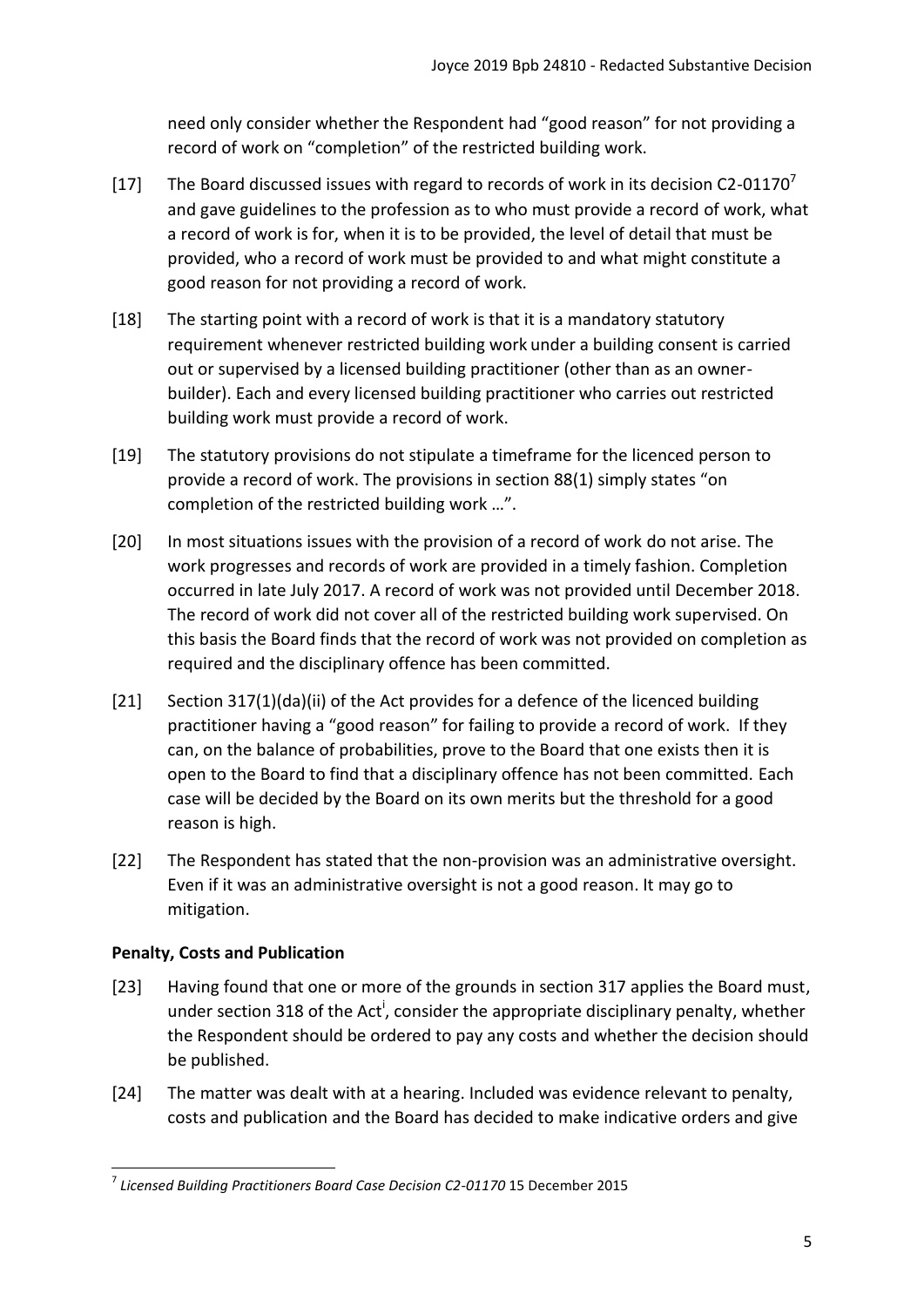the Respondent an opportunity to provide further evidence or submissions relevant to the indicative orders.

### <span id="page-5-0"></span>Penalty

[25] The purpose of professional discipline is to uphold the integrity of the profession; the focus is not punishment, but the enforcement of a high standard of propriety and professional conduct. The Board does note, however, that the High Court in Patel v Complaints Assessment Committee<sup>8</sup> commented on the role of "punishment" in giving penalty orders stating that punitive orders are, at times, necessary to provide a deterrent and to uphold professional standards. The Court noted:

> *[28] I therefore propose to proceed on the basis that, although the protection of the public is a very important consideration, nevertheless the issues of punishment and deterrence must also be taken into account in selecting the appropriate penalty to be imposed.*

- [26] The Board also notes that in *Lochhead v Ministry of Business Innovation and*  Employment<sup>9</sup> the court noted that whilst the statutory principles of sentencing set out in the Sentencing Act 2002 do not apply to the Building Act they have the advantage of simplicity and transparency. The court recommended adopting a starting point for penalty based on the seriousness of the disciplinary offending prior to considering any aggravating and/or mitigating factors.
- [27] Record of work matters are at the lower end of the disciplinary scale. The Board's normal starting point for a failure to provide a record of work is a fine of \$1,500. There were mitigating factors. The Board has decided, because of the mitigating circumstances to reduce the fine to \$500.

### <span id="page-5-1"></span>**Costs**

- [28] Under section 318(4) the Board may require the Respondent "to pay the costs and expenses of, and incidental to, the inquiry by the Board."
- [29] The Respondent should note that the High Court has held that 50% of total reasonable costs should be taken as a starting point in disciplinary proceedings and that the percentage can then be adjusted up or down having regard to the particular circumstances of each case $^{10}$ .
- [30] In *Collie v Nursing Council of New Zealand*<sup>11</sup> where the order for costs in the tribunal was 50% of actual costs and expenses the High Court noted that:

*But for an order for costs made against a practitioner, the profession is left to carry the financial burden of the disciplinary proceedings, and as a matter of policy that is not appropriate.* 

 $^8$  HC Auckland CIV-2007-404-1818, 13 August 2007 at p 27

<sup>9</sup> 3 November 2016, CIV-2016-070-000492, [2016] NZDC 21288

<sup>10</sup> *Cooray v The Preliminary Proceedings Committee* HC, Wellington, AP23/94, 14 September 1995, *Macdonald v Professional Conduct Committee,* HC, Auckland, CIV 2009-404-1516, 10 July 2009, *Owen v Wynyard* HC, Auckland, CIV-2009-404-005245, 25 February 2010.

 $11$  [2001] NZAR 74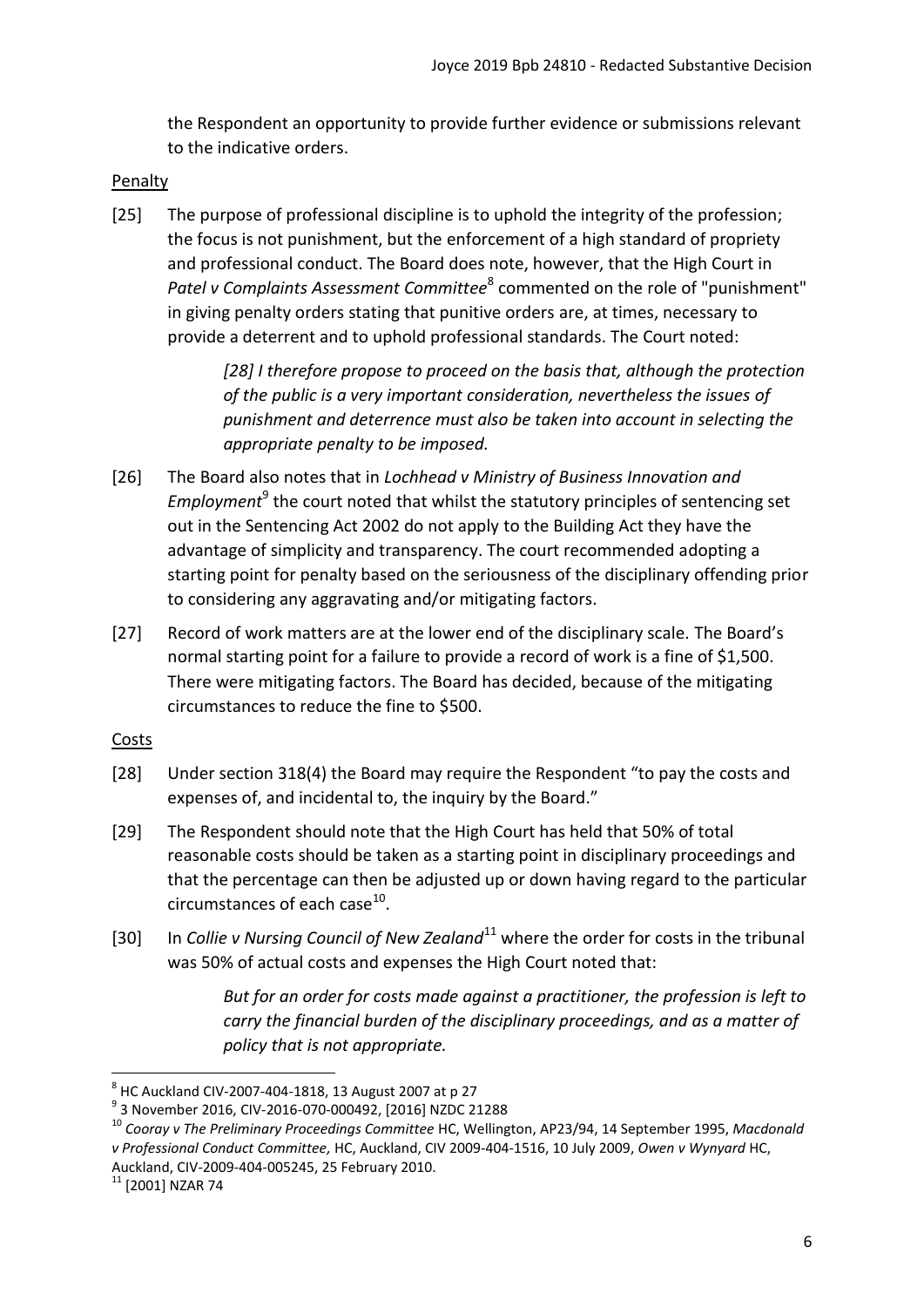[31] The Board notes the matter was with at a hearing and not on the papers. Ordinarily costs for a hearing of this type would be in the order of \$1,000 but the Board has reduced this to \$750 being an amount the Board considers is reasonable for the Respondent to pay toward the costs and expenses of, and incidental to, the inquiry by the Board.

## <span id="page-6-0"></span>Publication

[32] As a consequence of its decision the Respondent's name and the disciplinary outcomes will be recorded in the public register maintained as part of the Licensed Building Practitioners' scheme as is required by the Act<sup>12</sup>. The Board is also able, under section 318(5) of the Act, to order publication over and above the public register:

> *In addition to requiring the Registrar to notify in the register an action taken by the Board under this section, the Board may publicly notify the action in any other way it thinks fit.*

- [33] As a general principle such further public notification may be required where the Board perceives a need for the public and/or the profession to know of the findings of a disciplinary hearing. This is in addition to the Respondent being named in this decision.
- [34] Within New Zealand there is a principle of open justice and open reporting which is enshrined in the Bill of Rights Act  $1990^{13}$ . The Criminal Procedure Act 2011 sets out grounds for suppression within the criminal jurisdiction<sup>14</sup>. Within the disciplinary hearing jurisdiction the courts have stated that the provisions in the Criminal Procedure Act do not apply but can be instructive<sup>15</sup>. The High Court provided guidance as to the types of factors to be taken into consideration in *N v Professional Conduct Committee of Medical Council<sup>16</sup> .*
- [35] The courts have also stated that an adverse finding in a disciplinary case usually requires that the name of the practitioner be published in the public interest<sup>17</sup>. It is, however, common practice in disciplinary proceedings to protect the names of other persons involved as naming them does not assist the public interest.
- [36] Based on the above the Board will not order further publication.

### <span id="page-6-1"></span>**Section 318 Order**

[37] For the reasons set out above, the Board directs that:

**Penalty: Pursuant to section 318(1)(f) of the Building Act 2004, the Respondent is ordered to pay \$500.** 

<sup>&</sup>lt;sup>12</sup> Refer sections 298, 299 and 301 of the Act

<sup>&</sup>lt;sup>13</sup> Section 14 of the Act

<sup>&</sup>lt;sup>14</sup> Refer sections 200 and 202 of the Criminal Procedure Act

<sup>15</sup> *N v Professional Conduct Committee of Medical Council* [2014] NZAR 350

 $16$  ibid

<sup>&</sup>lt;sup>17</sup> Kewene v Professional Conduct Committee of the Dental Council [2013] NZAR 1055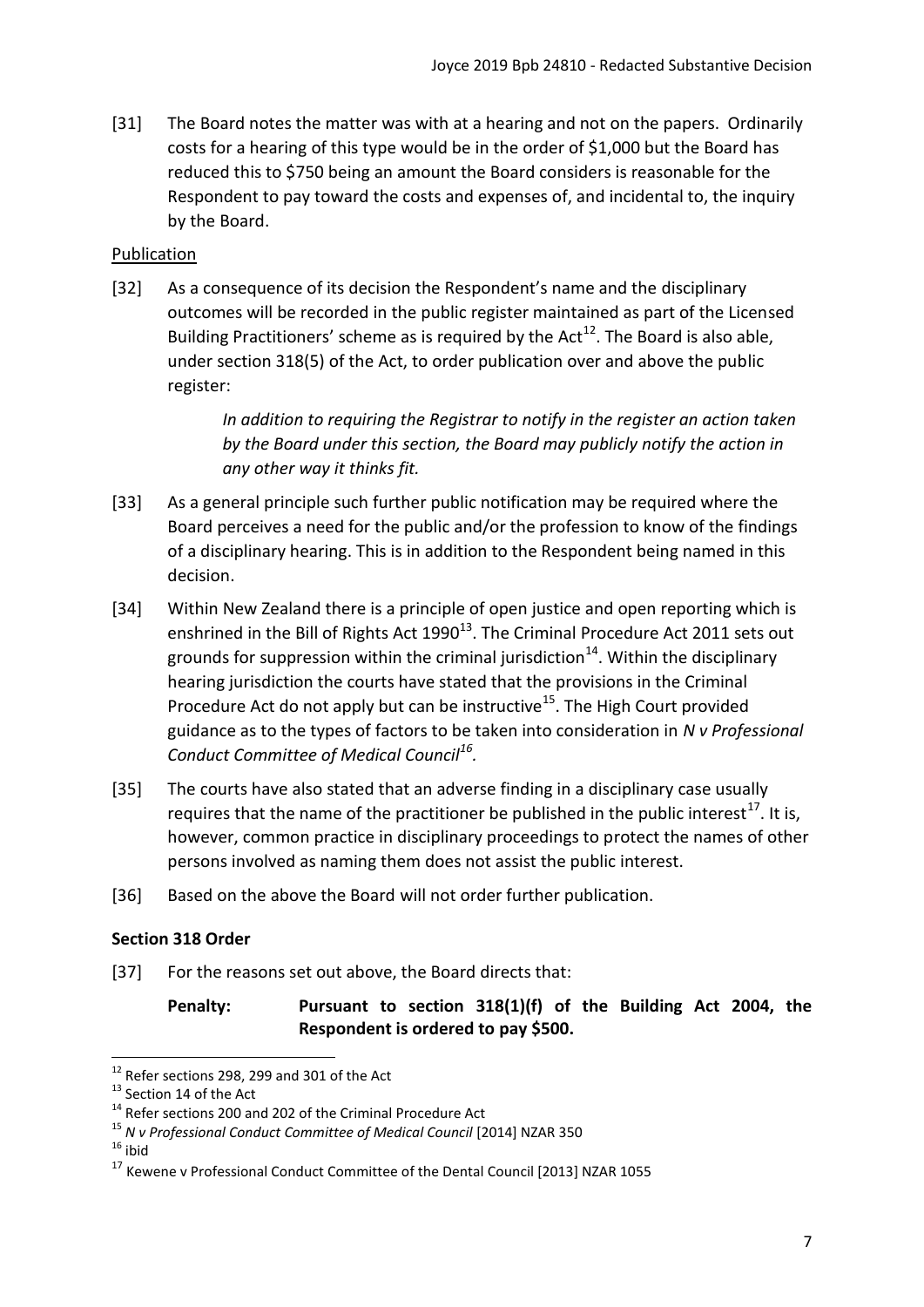- **Costs: Pursuant to section 318(4) of the Act, the Respondent is ordered to pay costs of \$750 (GST included) towards the costs of, and incidental to, the inquiry of the Board.**
- **Publication: The Registrar shall record the Board's action in the Register of Licensed Building Practitioners in accordance with section 301(1)(iii) of the Act.**

**In terms of section 318(5) of the Act, there will not be action taken to publicly notify the Board's action, except for the note in the Register and the Respondent being named in this decision.** 

[38] The Respondent should note that the Board may, under section 319 of the Act, suspend or cancel a licensed building practitioner's licence if fines or costs imposed as a result of disciplinary action are not paid.

# <span id="page-7-0"></span>**Submissions on Penalty, Costs and Publication**

- [39] The Board invites the Respondent to make written submissions on the matters of disciplinary penalty, costs and publication up until close of business on **9 May 2019**. The submissions should focus on mitigating matters as they relate to the penalty, costs and publication orders. If no submissions are received then this decision will become final. If submissions are received then the Board will meet and consider those submissions prior to coming to a final decision on penalty, costs and publication.
- [40] In calling for submissions on penalty, costs and mitigation the Board is not inviting the Respondent to offer new evidence or to express an opinion on the findings set out in this decision. If the Respondent disagrees with the Board's findings of fact and and/or its decision that the Respondent has committed a disciplinary offence the Respondent can appeal the Board's decision.

# <span id="page-7-1"></span>**Right of Appeal**

[41] The right to appeal Board decisions is provided for in section 330(2) of the Act<sup>ii</sup>.

Signed and dated this  $15<sup>th</sup>$  day of April 2019

**Chris Preston**

Presiding Member

 $\overline{a}$ <sup>i</sup> *Section 318 of the Act* 

*<sup>(1)</sup> In any case to which section 317 applies, the Board may*